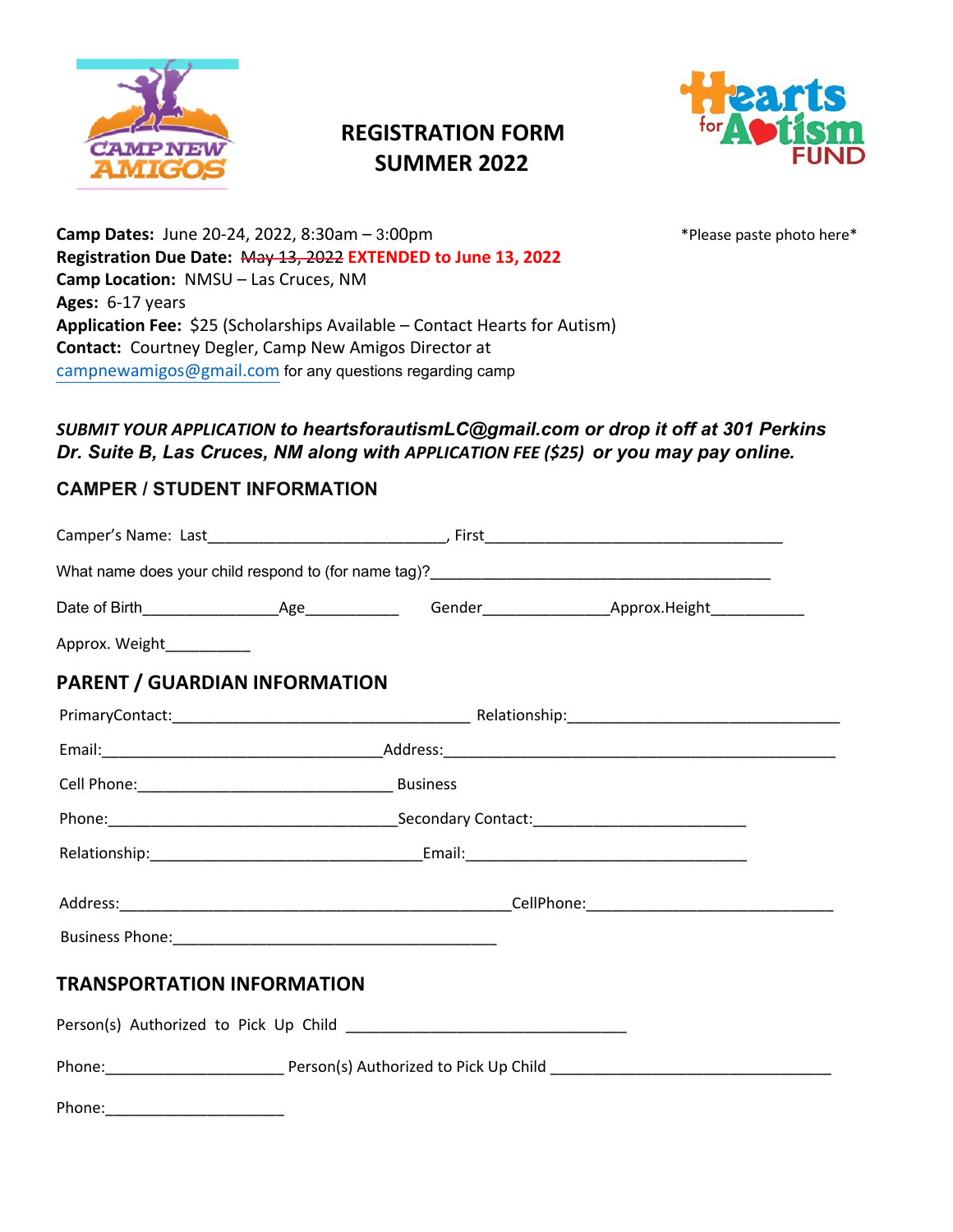# **MEDICAL INFORMATION**

| Child's primary diagnosis: Please provide evidence of an ASD diagnosis, such as a Psychoeducational Study,<br>Assessment Report from an outside agency, or child's IEP (we only need the 1 <sup>st</sup> page of the IEP or the page that lists the<br>diagnosis – we <b>do not</b> need the full report). |  |
|------------------------------------------------------------------------------------------------------------------------------------------------------------------------------------------------------------------------------------------------------------------------------------------------------------|--|
|                                                                                                                                                                                                                                                                                                            |  |
| Medications take at home:<br><u>[</u> [11][12] Medications take at home:<br>*Camp New Amigos Counselors cannot administer ANY medications.                                                                                                                                                                 |  |
|                                                                                                                                                                                                                                                                                                            |  |
| Injury or illness that might limit your child's physical activity or participation in the camp programs:                                                                                                                                                                                                   |  |
|                                                                                                                                                                                                                                                                                                            |  |
|                                                                                                                                                                                                                                                                                                            |  |
| Please Provide any other information Camp New Amigos should have in order to safeguard the health of your child:                                                                                                                                                                                           |  |
|                                                                                                                                                                                                                                                                                                            |  |
|                                                                                                                                                                                                                                                                                                            |  |
| When swimming, does your child need safety equipment such as life vest, ear plugs, etc.? If so, please list:                                                                                                                                                                                               |  |
|                                                                                                                                                                                                                                                                                                            |  |
|                                                                                                                                                                                                                                                                                                            |  |
| Please list any activities that your child finds aversive such as loud places, crowded places, beach, movies, etc.:                                                                                                                                                                                        |  |
|                                                                                                                                                                                                                                                                                                            |  |

\_\_\_\_\_\_\_\_\_\_\_\_\_\_\_\_\_\_\_\_\_\_\_\_\_\_\_\_\_\_\_\_\_\_\_\_\_\_\_\_\_\_\_\_\_\_\_\_\_\_\_\_\_\_\_\_\_\_\_\_\_\_\_\_\_\_\_\_\_\_\_\_\_\_\_\_\_\_\_\_\_\_\_\_\_\_\_\_\_\_\_\_\_\_\_\_\_\_

\_\_\_\_\_\_\_\_\_\_\_\_\_\_\_\_\_\_\_\_\_\_\_\_\_\_\_\_\_\_\_\_\_\_\_\_\_\_\_\_\_\_\_\_\_\_\_\_\_\_\_\_\_\_\_\_\_\_\_\_\_\_\_\_\_\_\_\_\_\_\_\_\_\_\_\_\_\_\_\_\_\_\_\_\_\_\_\_\_\_\_\_\_\_\_\_\_\_

\_\_\_\_\_\_\_\_\_\_\_\_\_\_\_\_\_\_\_\_\_\_\_\_\_\_\_\_\_\_\_\_\_\_\_\_\_\_\_\_\_\_\_\_\_\_\_\_\_\_\_\_\_\_\_\_\_\_\_\_\_\_\_\_\_\_\_\_\_\_\_\_\_\_\_\_\_\_\_\_\_\_\_\_\_\_\_\_\_\_\_\_\_\_\_\_\_\_

\_\_\_\_\_\_\_\_\_\_\_\_\_\_\_\_\_\_\_\_\_\_\_\_\_\_\_\_\_\_\_\_\_\_\_\_\_\_\_\_\_\_\_\_\_\_\_\_\_\_\_\_\_\_\_\_\_\_\_\_\_\_\_\_\_\_\_\_\_\_\_\_\_\_\_\_\_\_\_\_\_\_\_\_\_\_\_\_\_\_\_\_\_\_\_\_\_\_

Please list any activities that your child particularly enjoys: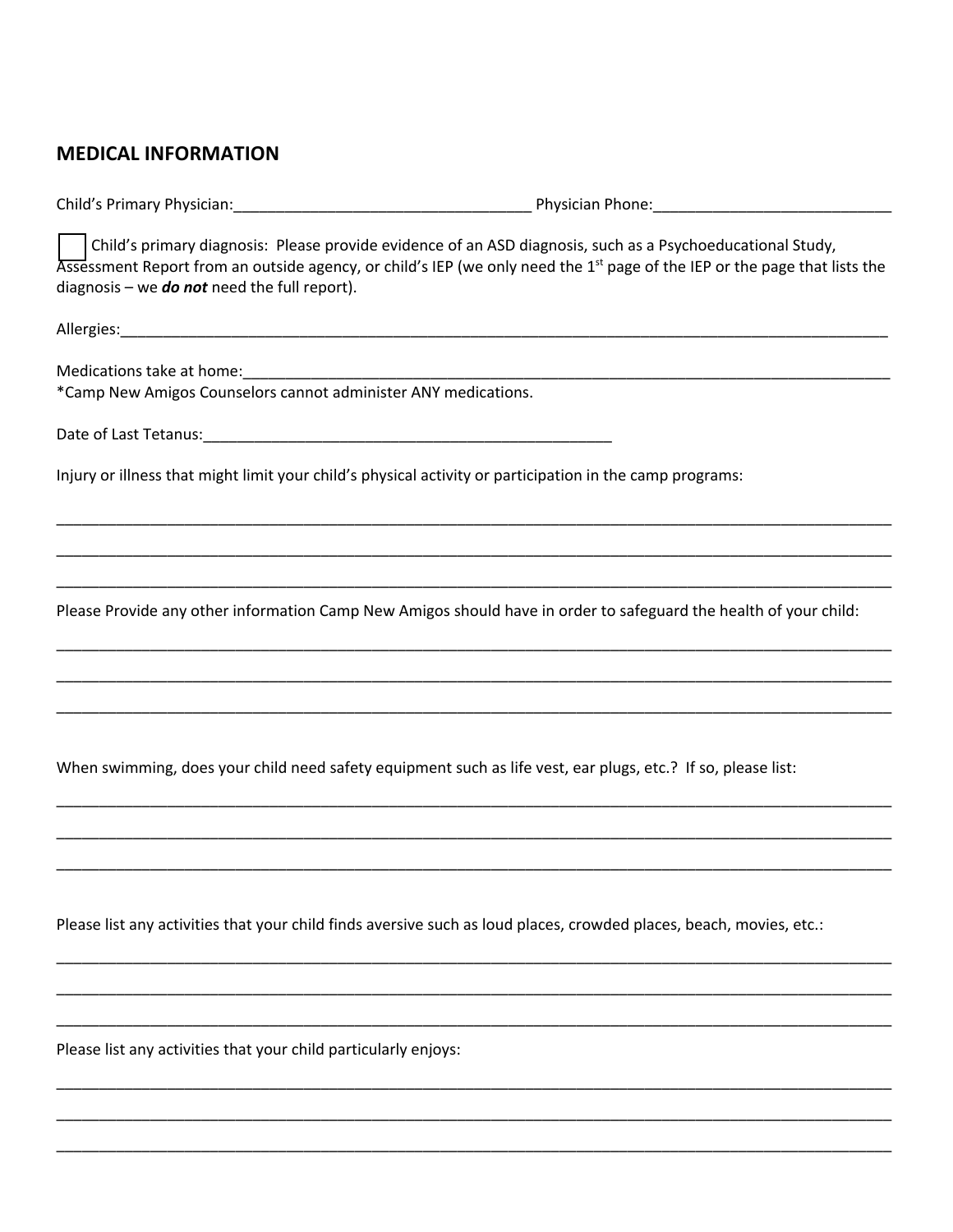What are your child's favorite art projects or craft materials?

| <b>COMMUNICATION NEEDS/ABILITIES:</b>                                                                                                                        |  |
|--------------------------------------------------------------------------------------------------------------------------------------------------------------|--|
| Can your child communicate their wants and needs? Speech YES<br>Describe:<br>NΟ                                                                              |  |
| Gestures YES                                                                                                                                                 |  |
| Does your child use any communication systems?                                                                                                               |  |
| <b>YES</b><br>NO                                                                                                                                             |  |
| Does your child ask for help? How?                                                                                                                           |  |
| <b>YES</b><br>Describe:<br><b>NO</b>                                                                                                                         |  |
| Does your child follow simple directions? Does he/she require prompts or gestures?                                                                           |  |
| Describe:<br><b>YES</b><br><b>NO</b><br><u> 2001 - Jan James James Jan James James Jan James James Jan James James Jan Jan Jan James Jan Jan Jan Jan Jan</u> |  |
|                                                                                                                                                              |  |

\_\_\_\_\_\_\_\_\_\_\_\_\_\_\_\_\_\_\_\_\_\_\_\_\_\_\_\_\_\_\_\_\_\_\_\_\_\_\_\_\_\_\_\_\_\_\_\_\_\_\_\_\_\_\_\_\_\_\_\_\_\_\_\_\_\_\_\_\_\_\_\_\_\_\_\_\_\_\_\_\_\_\_\_\_\_\_\_\_\_\_\_\_\_\_\_\_\_

# **BEHAVIORAL NEEDS:**

Is Your child prone to emotional upsets/tantrums? How can we assist your child if they become upset?

YES NO Describe:\_\_\_\_\_\_\_\_\_\_\_\_\_\_\_\_\_\_\_\_\_\_\_\_\_\_\_\_\_\_\_\_\_\_\_\_\_\_\_\_\_\_\_\_\_\_\_\_\_\_\_\_\_\_\_\_\_\_\_\_

| Does your child:      | Never | Rarely | Sometimes | Frequently |
|-----------------------|-------|--------|-----------|------------|
| <b>Head Butt</b>      |       |        |           |            |
| Hit                   |       |        |           |            |
| Pinch/Scratch         |       |        |           |            |
| <b>Kick</b>           |       |        |           |            |
| <b>Bite</b>           |       |        |           |            |
| Spit                  |       |        |           |            |
| <b>Use Expletives</b> |       |        |           |            |
| Run                   |       |        |           |            |
| Scream                |       |        |           |            |
| Cry                   |       |        |           |            |